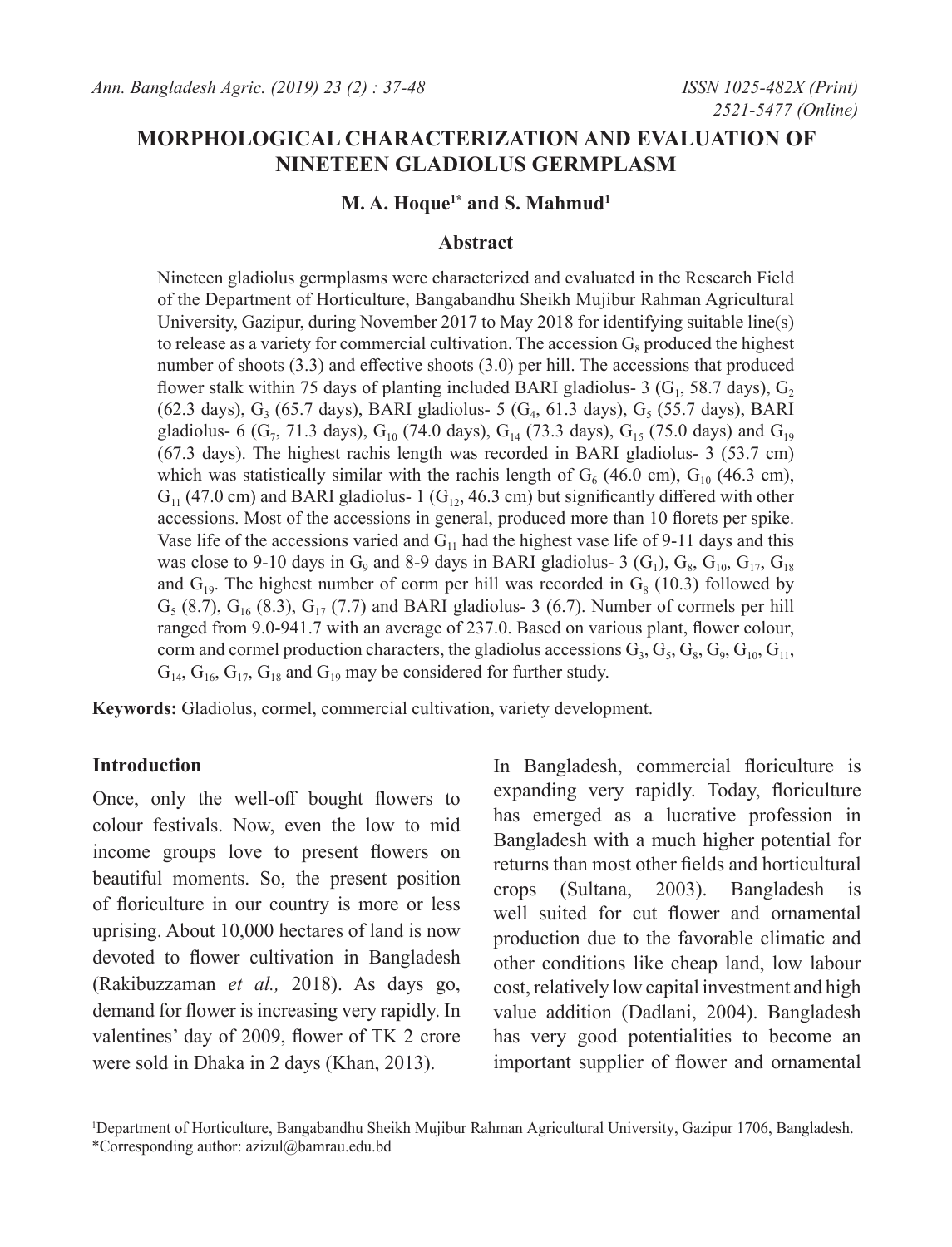plants for Asia, the Middle East and Europe (Momin, 2006).

Gladiolus (*Gladiolus sp*) belongs to the family Iridaceae is an important cut flower grown worldwide including Bangladesh. It is sold at almost every corner of city areas by the retailers. In our country, its demand is increasing because of its elegant spike, rich varied colours and long vase life. Now-adays, the farmers are commercially cultivating this crop in Bangladesh (Islam and Haque, 2011). Gladiolus coming into play in recent times occupied the top position with a percent market share of 31.11 (Rakibuzzaman *et al.,*  2018). Presently, the Floriculture Division of BARI is conducting research on gladiolus along with other flower crops. They have already released 6 (six) varieties of gladiolus which is not sufficient and more varieties need to be released. By this time, 280 numbers of flower and ornamental germplasm including gladiolus are being collected from different sources (Ara *et al.,* 2010); which is not sufficient. So, to enrich the genetic resources of this crop, more germplasm from home and abroad are needed to be collected for further evaluation with a view to improvement and development of the crops. Some progressive farmers, nurserymen and private entrepreneurs have already been collected different gladiolus germplasm from abroad and other sources. Those genotypes need to be collected for evaluation and conservation properly to develop and enrich germplasm pool. Selection of better plant type from the collected germplasm can be of immense value for further improvement of this crop. It is, therefore considered indispensable to collect, characterize, evaluate and finally, to select the promising one(s) among the

selected materials. Hence, the present study on gladiolus was undertaken.

## **Materials and Methods**

The experiment was conducted at the research field of the Department of Horticulture, Bangabandhu Sheikh Mujibur Rahman Agricultural University, Gazipur from November 2017 to May 2018. Nineteen gladiolus germplasm were previously collected from farmer's field and nurseries of Godkhali, Benapole, Jessore, Bogra, Savar areas through direct visit and were included in the experiment. Cut flower stick of all collected germplasm are presented in Plate 1 and 2. The germplasm were numbered as  $G_1$ ,  $G_2$ ,  $G_3$ ,  $G_4$ ,  $G_5$ ,  $G_6$ ,  $G_7$ ,  $G_8$ ,  $G_9$ ,  $G_{10}$ ,  $G_{11}$ ,  $G_{12}$ ,  $G_{13}$ ,  $G_{14}$ ,  $G_{15}$ ,  $G<sub>16</sub>, G<sub>17</sub>, G<sub>18</sub>$  and  $G<sub>19</sub>$ . Out of these germplasm,  $G_1, G_4, G_7$  and  $G_1$  has already been released by the Bangladesh Agricultural Research Institute as BARI gladiolus- 3, BARI gladiolus- 5, BARI gladiolus- 6 and BARI gladiolus- 1, respectively. The unit plot size was 1.2 m X 1.2 m. Medium sized (3.5-4.5 cm) corms of different gladiolus germplasm were planted at about 6-9 cm depth in the plot maintaining a spacing of 30 cm X 15 cm. The experiment was set up on November 12, 2017 following Randomized Complete Block Design (RCBD) with 3 replications. Manures and fertilizers were applied at the rate of cowdung- 10 t/ ha, Urea- 300 kg/ha, TSP- 375 kg/ha, MoP-300 kg/ha, Boric acid- 12.0 kg/ha and Zinc sulphate- 8.0 kg/ha (Azad, 2017). Entire quantity of manures and fertilizers except urea were applied during final land preparation and mixed with soil. Half of urea was top dressed after 25 days of planting and rest half was applied during spike initiation stage. Different intercultural operations like irrigation,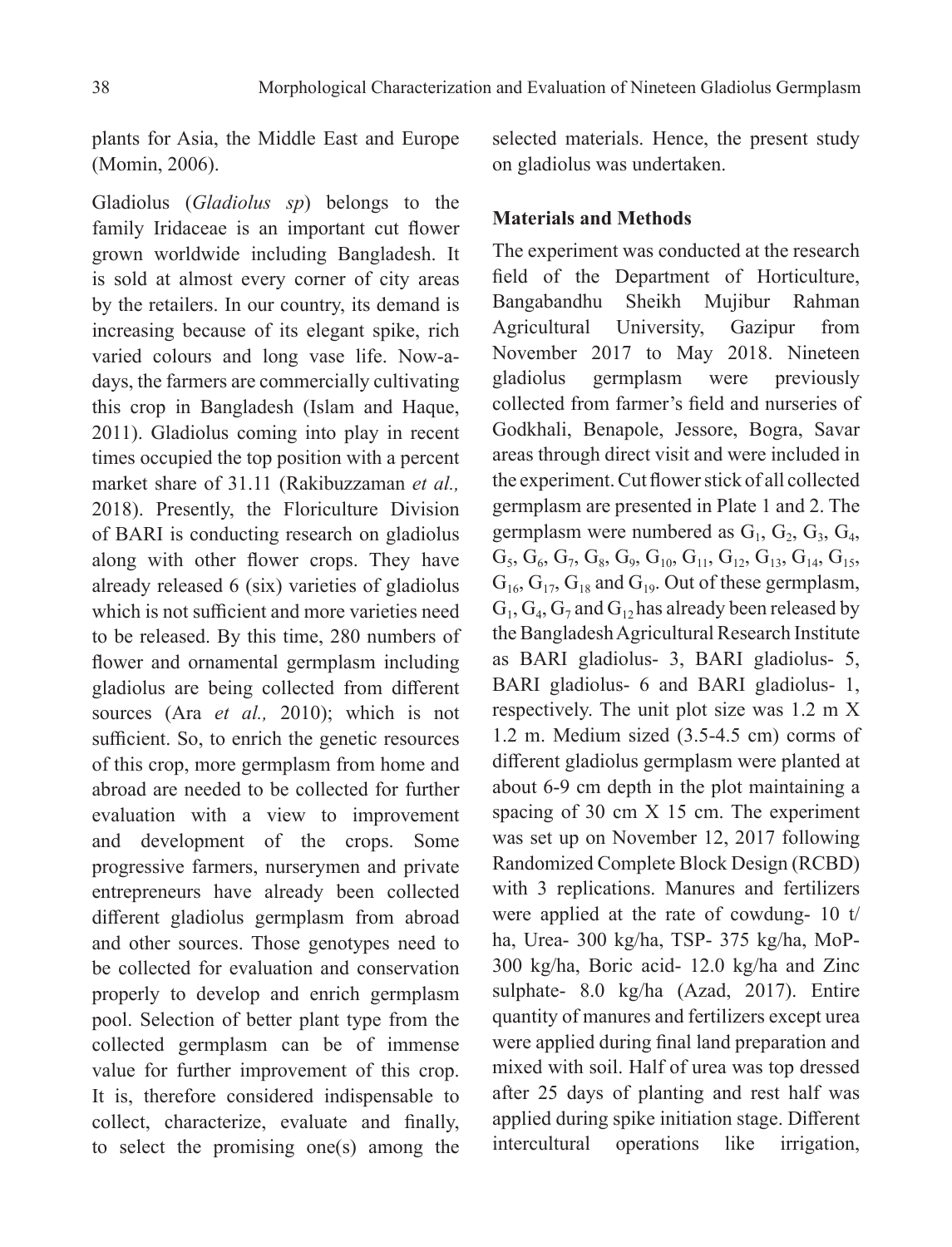weeding, earthing up, stacking, pesticide and fungicide application were performed as needed. The spikes were cut when lower one or two florets showed color but still in tight bud stage. The cut spikes were kept into water to study the vase life. Corms and cormels were harvested only when the leaves turned into brown colour (Mukhopadhyay, 1995). The collected data were statistically analyzed using computer MSTAT-C program. Mean separation was done by Duncan's Multiple Range Test (DMRT).

#### **Results and Discussion**

Plant characteristics of 19 germplasm have been presented in Table 1. Results revealed that base colour of the germplasm were either green or tan (pale brown) or light tan or light pink. Number of leaf was found to be varied significantly. The highest number of leaves per plant was recorded in  $G_{15}$  (11.7) which was statistically similar to  $G_3$  (11.3). The lowest number of leaves per plant (8.0) was recorded in  $G_5$ ,  $G_8$ ,  $G_{10}$  and  $G_{13}$ . This result was in agreement with the findings of Hossain *et al.* (2011), who found it ranged from 8.50-12.25. Number of shoot per hill varied significantly, which ranged from 1.0-3.3 with an average of 2.1. Likewise, significant variation was found in number of effective shoot per hill which varied from 1.0-3.0 with an average of 1.5. The accession  $G_8$  produced the highest number of shoot (3.3) and effective shoots (3.0) per hill. It indicated that all the shoots of gladiolus did not effectively produce inflorescence. Variation was observed as to the days to flower spike initiation. The accession  $G_{16}$  took the highest time (81.3 days) for spike initiation; whereas,  $G<sub>5</sub>$  took the lowest (55.7 days). Days to spike initiation is very

important as it determines the earliness or lateness of the flower crop. The accessions that produced flower stalk within 75 days of planting included BARI Gladiolus- 3 (58.7 days), G<sub>2</sub> (62.3 days), G<sub>3</sub> (65.7 days), BARI Gladiolus- 5 (61.3 days),  $G<sub>5</sub>$  (55.7 days), BARI Gladiolus- 6 ( 71.3 days),  $G_{10}$  (74.0 days),  $G_{14}$  ( 73.3 days),  $G_{15}$  (75.0 days) and G19 (67.3 days). Tirkey *et al.* (2018) reported to have spikes of gladiolus after 53.4-67.0 days of planting. Variation in days to spike initiation seem to be genetically controlled as reported by Pragya *et al.* (2010) in gladiolus. Regarding diseases, leaf blight was found to infect in BARI Gladiolus- 3  $(G_1)$ ,  $G_6$ ,  $G_{13}$ and  $G_{15}$ ; whereas, cut worm infestation was found in BARI Gladiolus- 3  $(G_1)$ ,  $G_2$ , BARI Gladiolus- 5  $(G_4)$  and  $G_{15}$  (Table 1).

Plant height in gladiolus is important as it determines lodging of the crop. Longer plant tends to be lodged and needs to be staked. Plant height in different accessions found to be varied (Fig. 1). The longest plant was observed in the accession BARI gladiolus- 5 (92.3 cm), which was statistically different from all other accessions. The accession  $G<sub>2</sub>$  had a plant height of 76.3 cm and it was similar to the plant height of BARI gladiolus-3 (65.0 cm), G<sub>3</sub> (74.3 cm) and G<sub>16</sub> (72.7 cm) but significantly differed from rest of the accessions. The shortest plant (42.0 cm) was observed in  $G_{13}$ . The accessions  $G_5$  (51.7 cm), G6 (54.0 cm), BARI gladiolus- 6 (60.0 cm),  $G_8$  (53.7 cm),  $G_9$  (55.3 cm),  $G_{10}$  (59.0 cm),  $G_{11}$ (54.3 cm), BARI gladiolus- 1 (52.7 cm),  $G_{14}$ (59.7 cm),  $G_{17}$  (59.3 cm),  $G_{18}$  (58.7 cm) and  $G_{19}$  (56.7 cm) produced medium sized plants, where the plant height ranged from 50-60 cm (Fig. 1). Hossain *et al.* (2011) recorded more or less similar range of 46.52-58.65 cm plant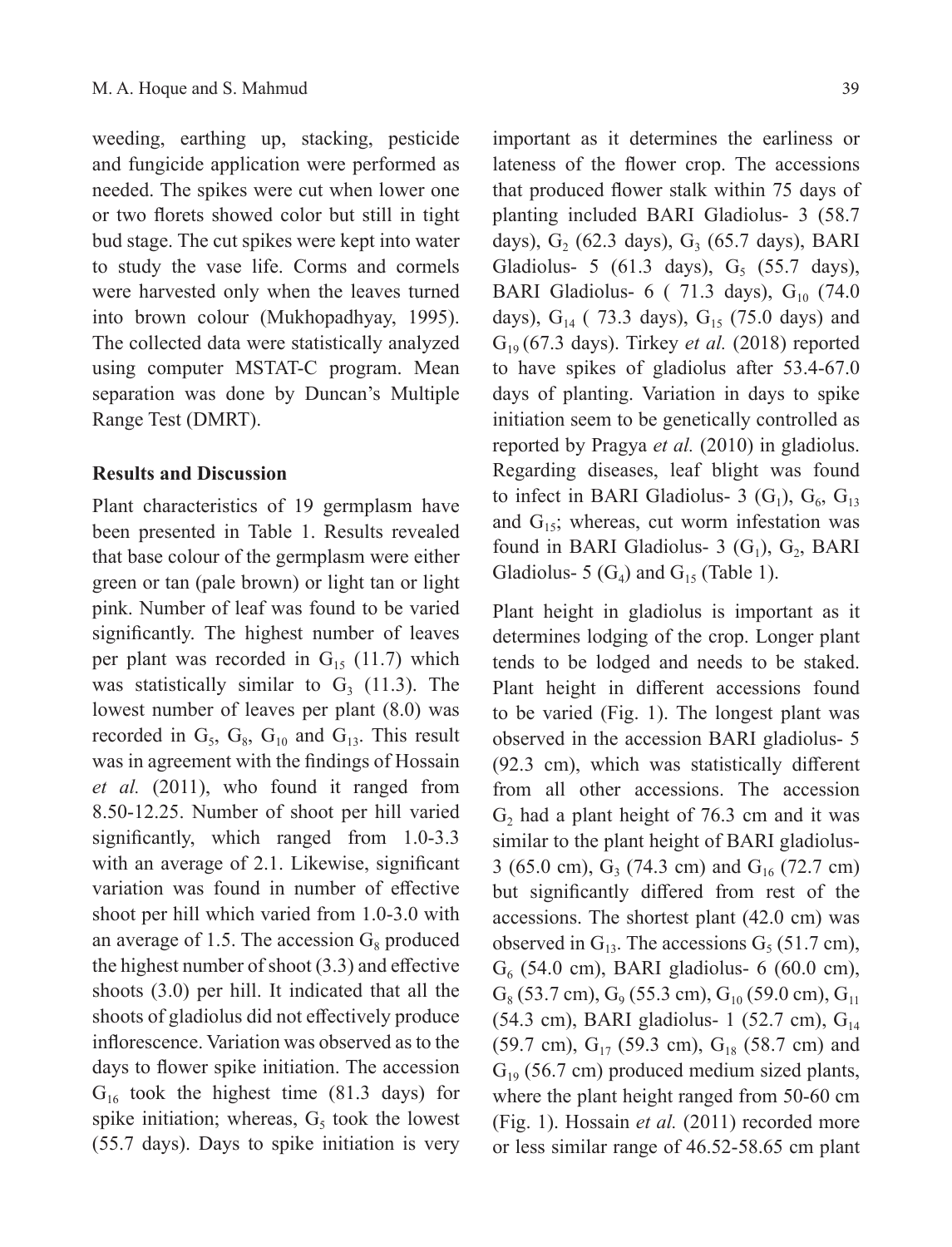| Accession      | Base colour<br>of plant | Number<br>of leaves /<br>Plant | Number of<br>shoot/hill | Number of<br>effective<br>shoot/hill | Days to<br>1 <sup>st</sup> spike<br>initiation | Disease | Insect   |
|----------------|-------------------------|--------------------------------|-------------------------|--------------------------------------|------------------------------------------------|---------|----------|
| $G_1$          | Green                   | 10.0 cd                        | 1.0 <sub>d</sub>        | 1.0 <sub>d</sub>                     | 58.7 hi                                        | LB      | Cut worm |
| G <sub>2</sub> | Tan                     | 10.0 cd                        | $1.3$ cd                | 1.0 <sub>d</sub>                     | 62.3 fgh                                       | None    | Cut worm |
| G <sub>3</sub> | Tan                     | $11.3$ ab                      | 1.3 cd                  | 1.0 <sub>d</sub>                     | $65.7$ fg                                      | None    | None     |
| G <sub>4</sub> | Light tan               | 9.3 cde                        | 1.7 bcd                 | $1.7$ bcd                            | $61.3$ gh                                      | None    | Cut worm |
| $G_5$          | Light pink              | 8.0 f                          | $3.0$ ab                | 1.7 bcd                              | 55.7 i                                         | None    | None     |
| G <sub>6</sub> | Tan                     | $10.0$ cd                      | $3.0$ ab                | $1.7$ bcd                            | 78.3 abc                                       | LB      | None     |
| $G_7$          | Tan                     | 8.3 ef                         | $2.3$ a-d               | $1.7$ bcd                            | 71.3 de                                        | None    | None     |
| $G_8$          | Light tan               | 8.0 f                          | 3.3a                    | 3.0a                                 | 76.0 a-d                                       | None    | None     |
| $G_9$          | Tan                     | 8.7 ef                         | $2.0$ a-d               | $1.3$ cd                             | 78.0 abc                                       | None    | None     |
| $G_{10}$       | Light tan               | 8.0 f                          | $2.3$ a-d               | 1.0 <sub>d</sub>                     | 74.0 bcd                                       | None    | None     |
| $G_{11}$       | Green                   | 8.3 ef                         | 1.3 cd                  | 1.0 <sub>d</sub>                     | 78.7 abc                                       | None    | None     |
| $G_{12}$       | Green                   | 10.3 bc                        | 1.0 <sub>d</sub>        | 1.0 <sub>d</sub>                     | 80.0a                                          | None    | None     |
| $G_{13}$       | Tan                     | 8.0 f                          | $2.7$ abc               | $2.3$ abc                            | 78.0 abc                                       | LB      | None     |
| $G_{14}$       | Green                   | 10.0 cd                        | 1.0 <sub>d</sub>        | 1.0 <sub>d</sub>                     | 73.3 cd                                        | None    | None     |
| $G_{15}$       | Tan                     | 11.7a                          | $2.3$ a-d               | 1.0 <sub>d</sub>                     | $75.0b-d$                                      | LB      | Cut worm |
| $G_{16}$       | Light tan               | 9.0 def                        | 3.3a                    | $1.7$ bcd                            | 81.3 a                                         | None    | None     |
| $G_{17}$       | Light tan               | 9.0 def                        | 3.3a                    | 2.7ab                                | 78.0 abc                                       | None    | None     |
| $G_{18}$       | Tan                     | 10.3 bc                        | 1.3 cd                  | 1.0 <sub>d</sub>                     | 79.3 ab                                        | None    | None     |
| $G_{19}$       | Light tan               | 8.7 ef                         | $2.3$ a-d               | 1.3 cd                               | 67.3 ef                                        | None    | None     |
| Mean           |                         | 9.3                            | 2.1                     | 1.5                                  | 72.3                                           |         |          |
| CV(%)          |                         | 7.06                           | 17.43                   | 13.48                                | 4.20                                           |         |          |

**Table 1. Plant characteristics of nineteen gladiolus germplasm**

Tan= Pale brown and LB= Leaf blight

 $G_1$  = BARI gladiolus- 3,  $G_4$  = BARI gladiolus- 5,  $G_7$  = BARI gladiolus- 6 and  $G_{12}$  = BARI gladiolus- 1.

height in the studied genotypes of gladiolus; whereas, Singh *et al.* (2017) recorded a range from 80.3-134.7 cm plant height with a mean of 112.0 cm in ten hybrids of gladiolus. As the genotypes of present study has been collected from farmers field and they are hopefully open pollinated; so, the variation in plant height of different gladiolus genotypes might be due to the genetic difference as well as growing environment and management practices.

The spike length, rachis length, number of side spike and number of floret per spike varied significantly among the germplasm. The longest spike was found in BARI gladiolus- 3 (72.0 cm) which was statistically similar to  $G_{10}$  (69.7 cm) but differed from rest of the accessions. In majority of the accessions, spike length was recorded as more than 50.0 cm. Rachis length differed from 19.0 cm to 53.7 cm with an average of 36.4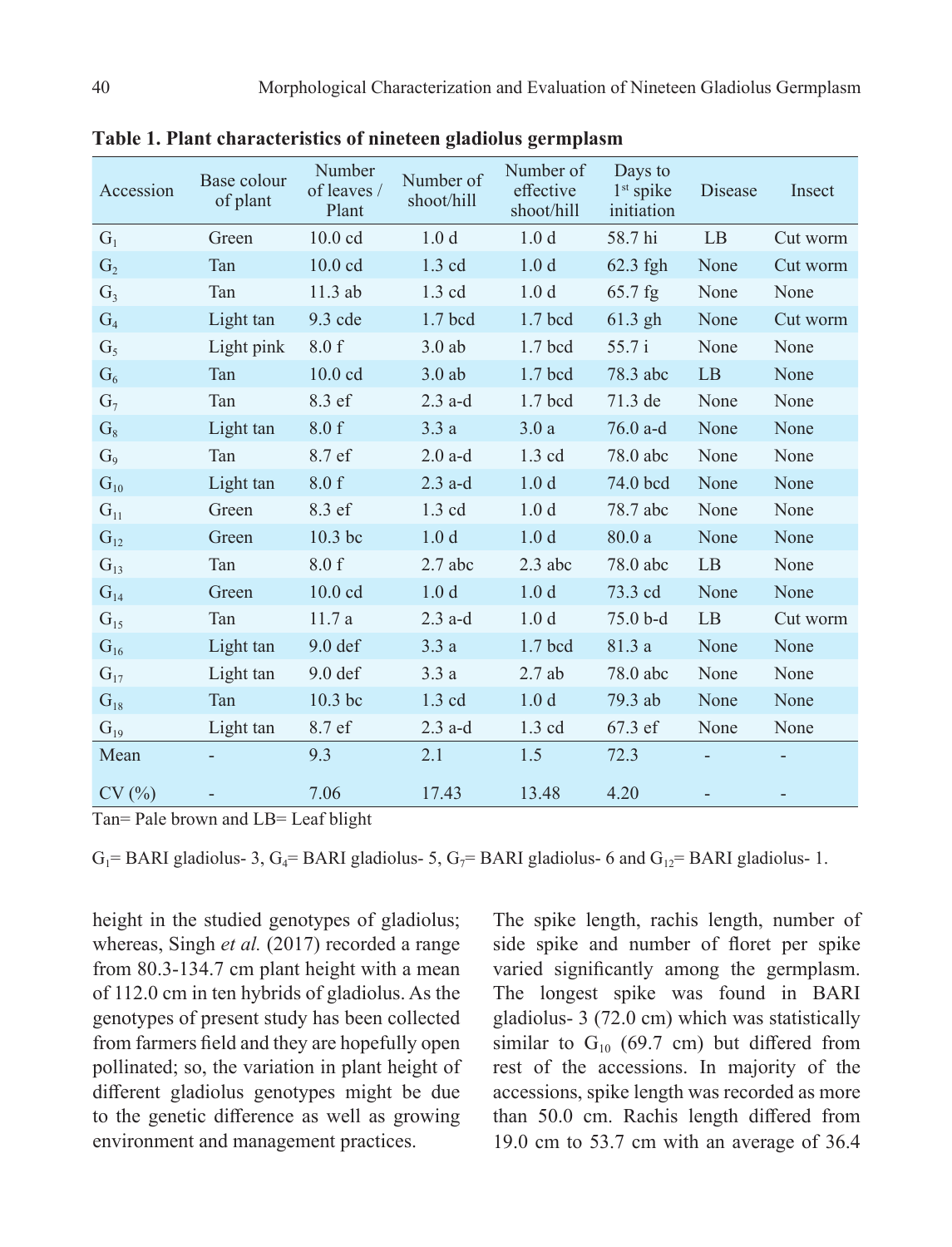

**Fig. 1. Plant height (cm) at spike initiation stage influenced by gladiolus germplasm.**

cm. The highest rachis length was recorded in BARI gladiolus- 3 (53.7 cm) which was statistically similar to the rachis length of  $G_6$ (46.0 cm),  $G_{10}$  (46.3 cm),  $G_{11}$  (47.0 cm) and BARI gladiolus- 1 (46.3 cm) but significantly differed from other accessions. Tirkey *et al.*  (2018) recorded a variable rachis length in six gladiolus genotypes that ranged from 37.3 cm to 62.7 cm. The variation in different characters among varieties might be due to variation of genetic traits and the effect of prevailing environmental conditions (Kumar, 2015). Regarding number of side spike, only 5 accessions produced side spikes and majority of the accessions had no side spikes.

Significant variation was found regarding number of floret per spike, which ranged from 7.0-15.7. The highest number of florets per spike was recorded in  $G<sub>11</sub>$  (15.7) followed by  $G_{10}$  (14.8), BARI gladiolus- 3 (14.0) and  $G<sub>2</sub>$  (13.7). The accession  $G<sub>13</sub>$  (7.0) had the lowest number of florets per spike (Fig. 2). In general, most of the accession produced more than 10 florets per spike. Hossain *et al.* (2011) reported a range of 8.4-14.3 florets per spike, while studied with five different genotypes of gladiolus. Whereas, Tirkey *et al.* (2018) recorded to have 11.2- 15.0 florets per spike, while working with six genotypes of gladiolus and Rashmi (2006) obtained 14.1- 16.7 florets per spike while working with 11 genotypes of gladiolus.

Variable flower characters were observed and recorded in the studied accessions (Table 3). Nineteen accessions had different floret colour and marking (Plate 1 and Plate 2). Although, BARI gladiolus- 3  $(G_1)$  and  $G_6$  produced white coloured floret but they differed regarding floret marking. The florets of BARI gladiolus- 3  $(G_1)$  had pink scar inside; while, the florets of  $G_6$  had red butterfly scar inside. The accession BARI gladiolus- 5  $(G_4)$  and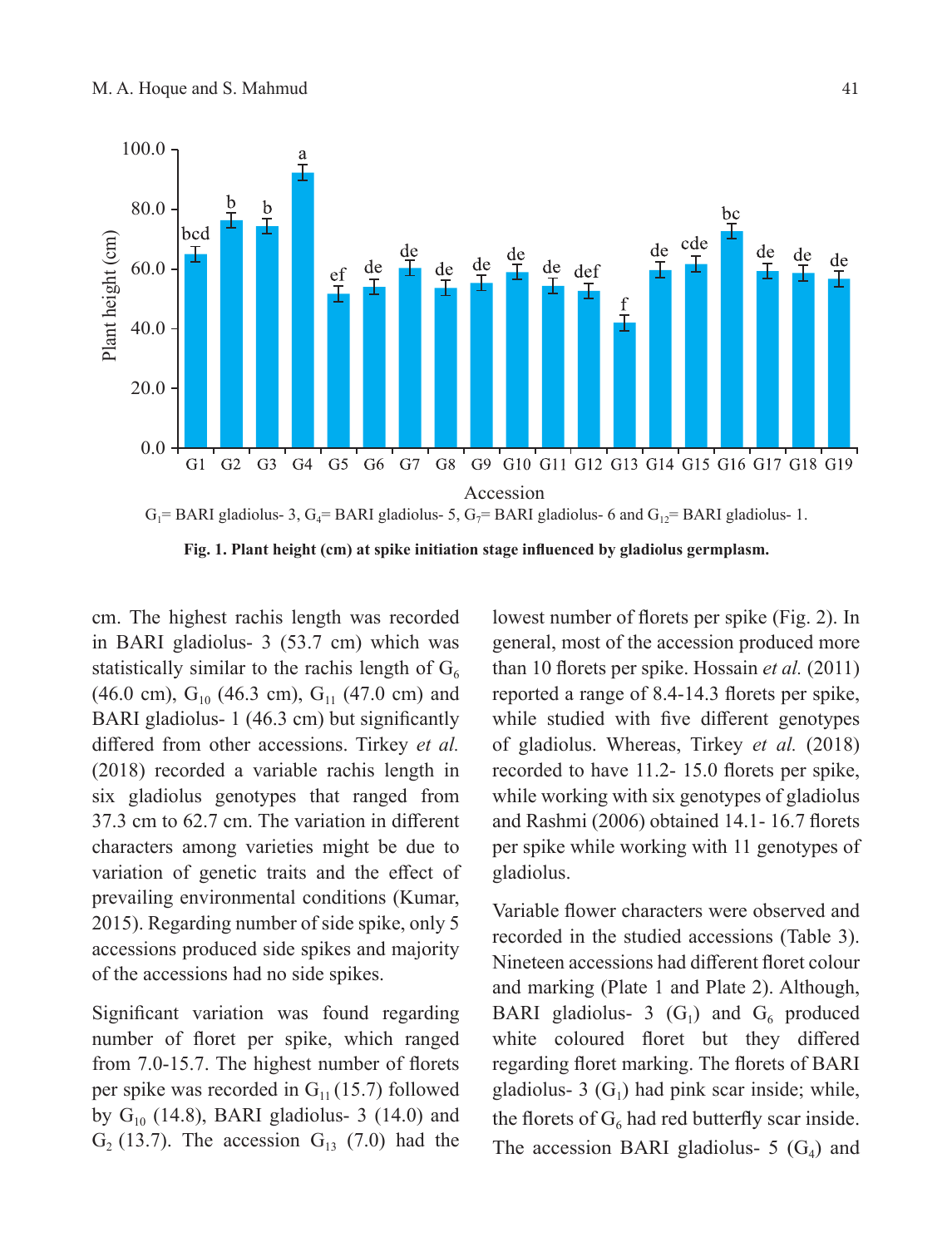| Accession         | Spike length (cm) | Rachis length (cm) | Number of side spike |
|-------------------|-------------------|--------------------|----------------------|
| G <sub>1</sub>    | 72.0a             | 53.7 a             | $1.0\ \mathrm{b}$    |
| G <sub>2</sub>    | 55.3 cd           | 39.0 b-e           | $0.0\ \mathrm{c}$    |
| $G_3$             | 66.0 <sub>b</sub> | 43.0 bc            | 0.0c                 |
| G <sub>4</sub>    | 61.7 bc           | 41.7 bc            | 0.0c                 |
| $G_5$             | 53.7 cd           | 40.7 bcd           | $1.0\ \mathrm{b}$    |
| $G_6$             | 53.3 cd           | $46.0$ ab          | $0.0\;\rm c$         |
| $G_7$             | 42.3 ef           | 36.7 c-f           | 0.0c                 |
| $G_8$             | 40.6 ef           | 27.8 g             | $0.0\;\rm c$         |
| $G_9$             | $51.0\;\rm{d}$    | 38.7 b-e           | 0.0c                 |
| $G_{10}$          | $69.7\;ab$        | $46.3$ ab          | 2.0 <sub>b</sub>     |
| $\mathbf{G}_{11}$ | 57.0 cd           | $47.0\;{\rm ab}$   | $0.0\ \mathrm{c}$    |
| $G_{12}$          | 61.7 bc           | 46.3 ab            | $0.7\ \mathrm{bc}$   |
| $G_{13}$          | 37.7 f            | 25.3 gh            | $0.7\ \mathrm{bc}$   |
| $\mathrm{G}_{14}$ | 54.3 cd           | 31.0 efg           | 0.0c                 |
| $G_{15}$          | 41.0 ef           | 28.3 fg            | 0.0c                 |
| $G_{16}$          | 47.7 de           | 29.0 fg            | 0.0c                 |
| $G_{17}$          | 52.7 cd           | $33.0 d-g$         | $0.0\;\rm c$         |
| $G_{18}$          | 38.7 ef           | 19.3 h             | $0.0\ \mathrm{c}$    |
| $G_{19}$          | 38.7 ef           | $19.0\ \mathrm{h}$ | $0.0\;\rm c$         |
| Mean              | 52.4              | 36.4               | 0.3                  |
| CV(%)             | 9.40              | 12.61              | 15.80                |

**Table 2. Flowering characteristics of nineteen gladiolus germplasm**

 $G_1$  = BARI gladiolus- 3,  $G_4$  = BARI gladiolus- 5,  $G_7$  = BARI gladiolus- 6 and  $G_{12}$  = BARI gladiolus- 1.

 $G_8$  had also produced similar colour (yellow) of florets but they also differed in floret marking. The floret colour of the accessions  $G_3, G_5, G_8, G_9, G_{10}, G_{11}, G_{14}, G_{16}, G_{17}, G_{18}$  and  $G_{19}$  was very attractive. Floret breadth and length in the studied accessions also varied. The highest breadth (12.0 cm) and length (12.2 cm) were recorded in  $G_{15}$ , indicated the largest flower size. The accession  $G<sub>11</sub>$ produced the smallest sized florets among

the accessions with a breadth and length of 6.5 cm and 6.2cm, respectively (Table 3). Bhat *et al.* (2017) recorded a breadth range of 6.0-12.0 cm in fifty studied genotypes of gladiolus, which supported the present study. Vase life in the accessions varied and  $G<sub>11</sub>$  had the highest vase life (9-11 days) followed by  $G<sub>9</sub>$  (9-10 days), BARI gladiolus- 3 (8-9 days),  $G_8$  (8-9 days),  $G_{10}$  (8-9 days),  $G_{17}$  (8-9 days),  $G_{18}$  (8-9 days) and  $G_{19}$  (8-9 days).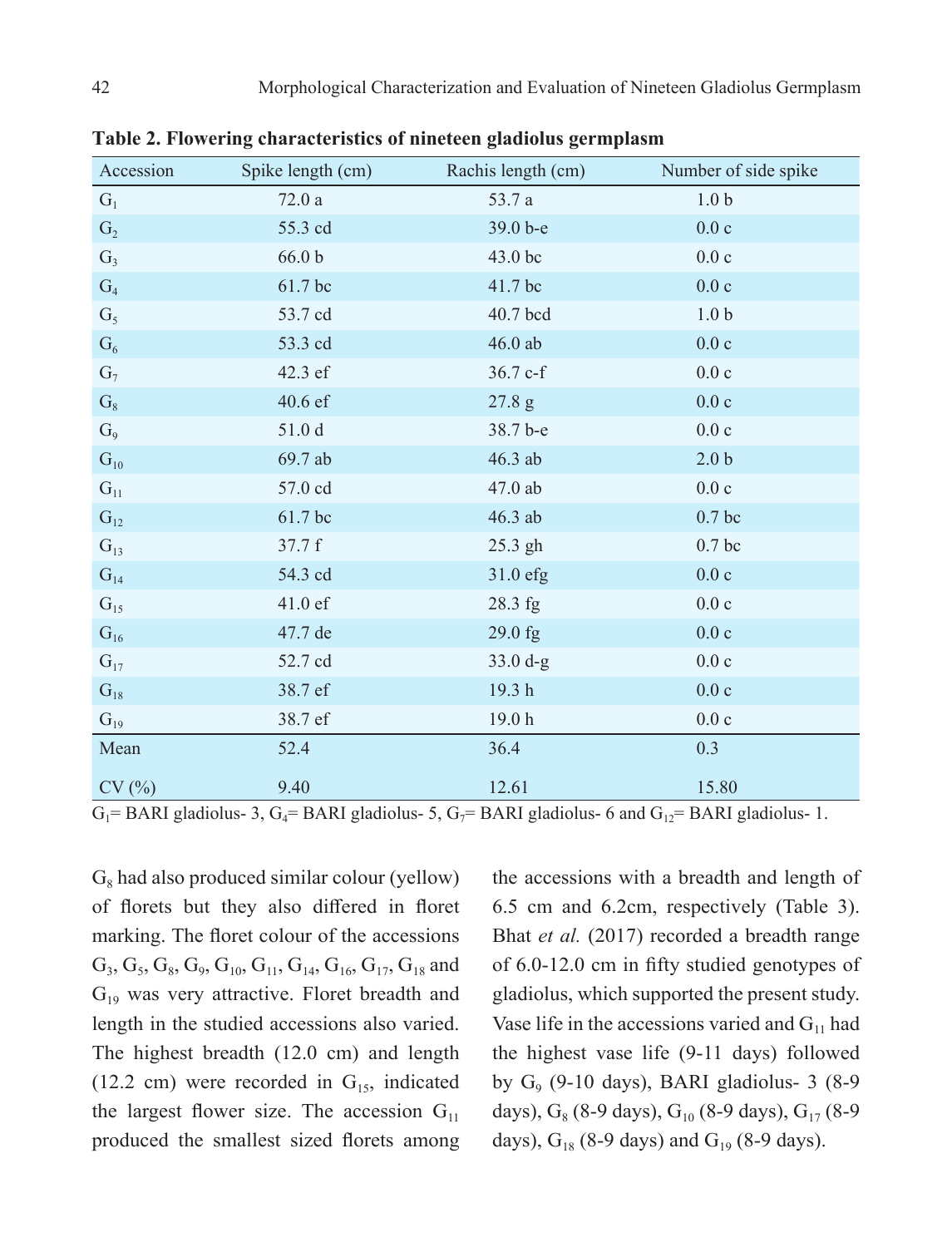

 $G_1$  = BARI gladiolus- 3,  $G_4$  = BARI gladiolus- 5,  $G_7$  = BARI gladiolus- 6 and  $G_{12}$  = BARI gladiolus- 1.

**Fig. 2. Number of florets/spike in different gladiolus germplasm.**

Corms and cormels characteristics of nineteen gladiolus accessions are presented in Table 4. The highest number of corms was recorded in  $G_8$  (10.3), which differed statistically from other accessions. The accessions  $G_9, G_{11}$  and  $G<sub>14</sub>$  produced the lowest number of corms per hill (1.3). Number of corms per hill is very important in gladiolus as the corms are the sources of seed for the following years. Weight of individual corm was also found to be varied significantly among the accessions. The highest corm weight was

obtained from in BARI gladiolus- 5 (75.7 g) and the lowest in  $G_{18}$  (12.3 g). Likewise, the diameter of large corm was observed the highest (6.6 cm) in BARI gladiolus- 5  $(G_4)$  and the lowest (3.6 cm) in  $G_{10}$  and  $G_{18}$ (Table 4). Number of cormels per hill was also varied widely among the accessions and ranged from 9.0-941.7 with an average of 237.0. Individual weight of cormels in the accessions was also varied and ranged from 0.1 -1.1 g. The accession  $G_6$  produced the largest cormel (Table 4).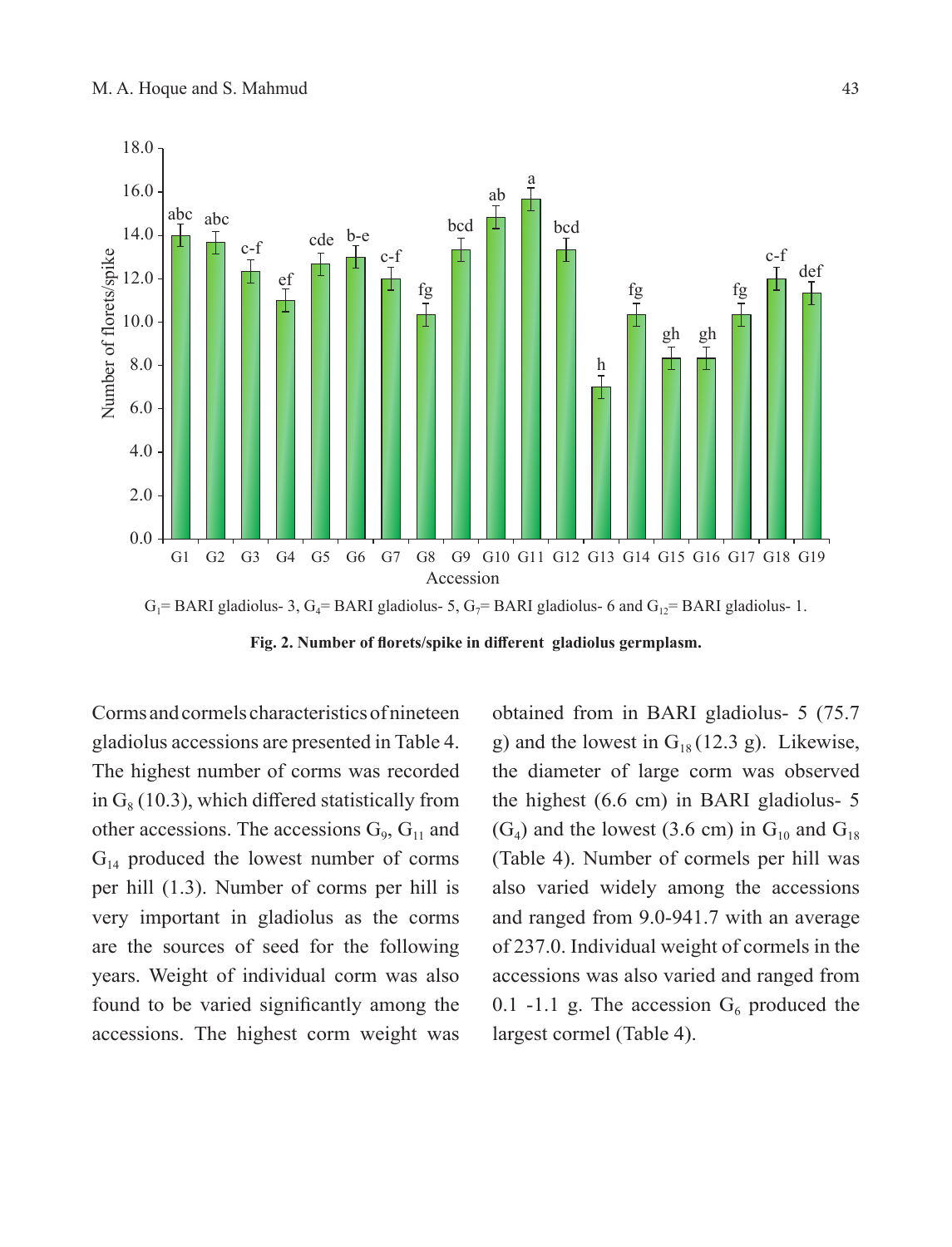

Plate 1. Flower spikes of different gladiolus germplasm  $(G_1-G_{10})$ .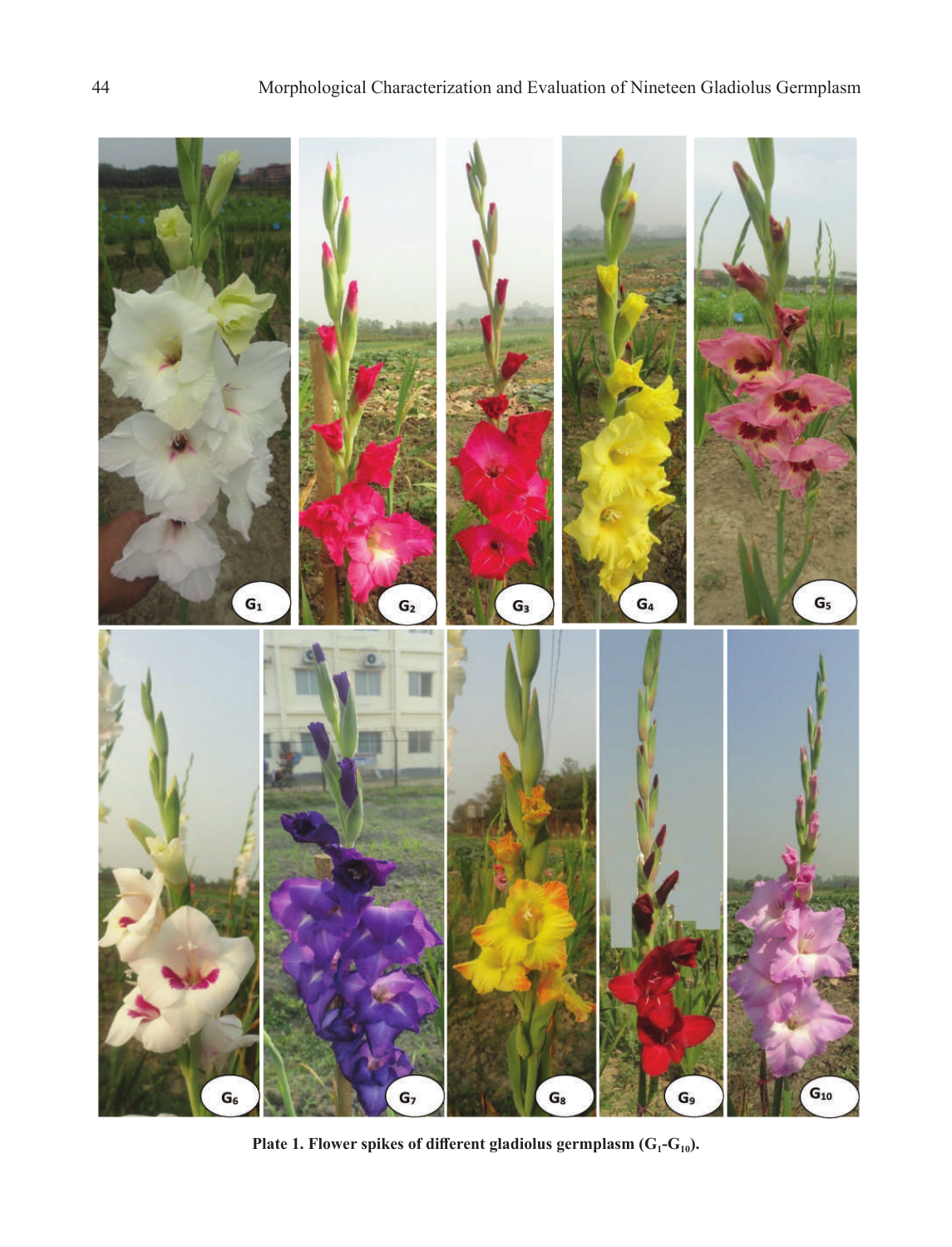# M. A. Hoque and S. Mahmud 45



Plate 2. Flower spikes of different gladiolus germplasm ( $G_{11}-G_{19}$ ).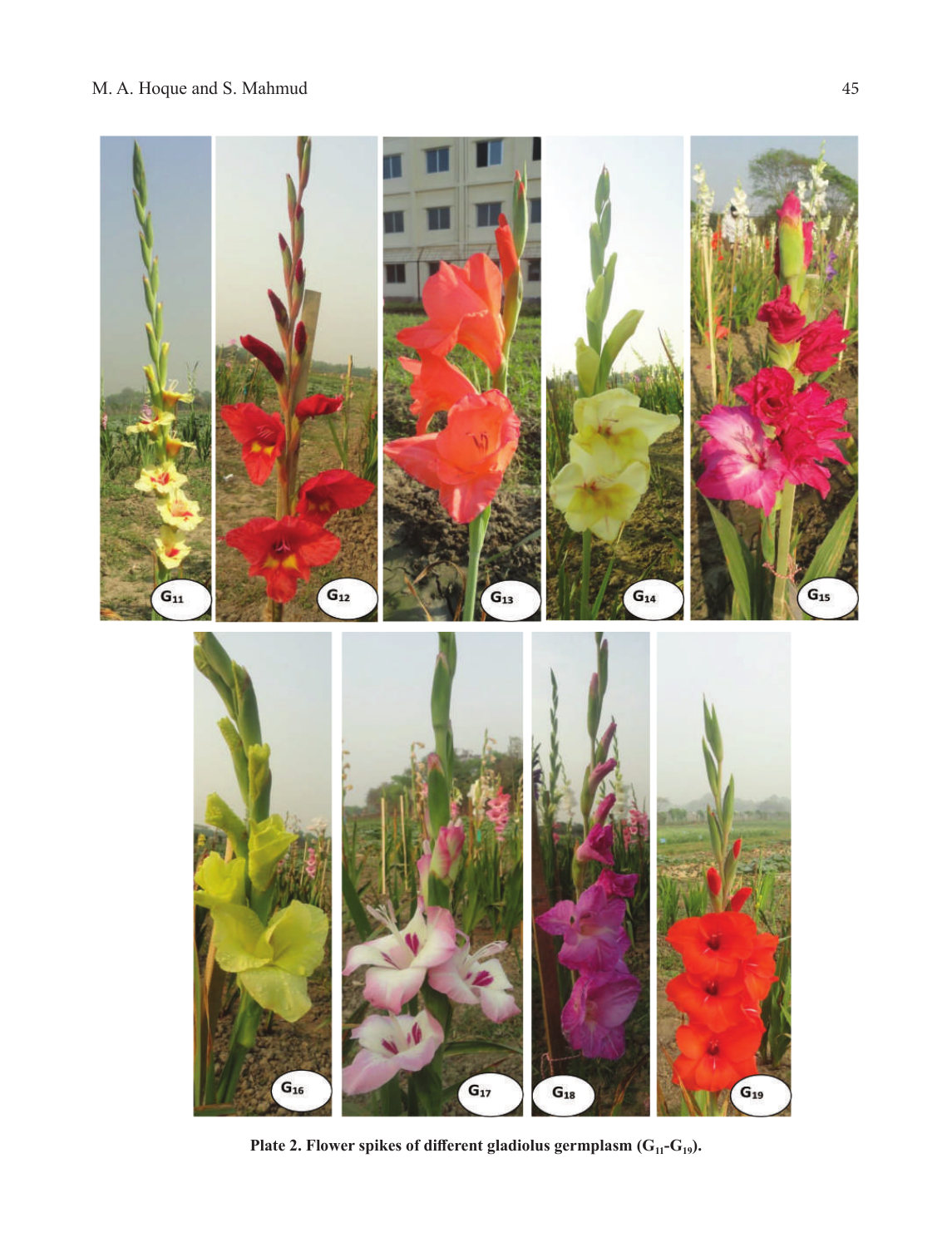| Accession      | Colour of florets               | Floret marking                       | Floret length<br>(cm) | Floret<br>breadth (cm) | Vase life<br>(days) |
|----------------|---------------------------------|--------------------------------------|-----------------------|------------------------|---------------------|
| $G_1$          | White                           | Pink scar inside                     | $11.3$ ab             | 11.7a                  | $8-9$               |
| G <sub>2</sub> | Light red                       | White scar inside                    | 10.7 bc               | 10.0 <sub>b</sub>      | $6 - 7$             |
| G <sub>3</sub> | Deep red                        | White scar inside                    | 10.7 bc               | 10.1 <sub>b</sub>      | $7 - 8$             |
| $G_4$          | Yellow                          | None                                 | 10.8 bc               | 10.1 <sub>b</sub>      | $6 - 8$             |
| $G_5$          | Light pink                      | Deep red butterfly scar inside       | 10.2c                 | 10.0 <sub>b</sub>      | $7-9$               |
| $G_6$          | White                           | Red butterfly scar inside            | $8.3$ efg             | 8.2 <sub>d</sub>       | $5 - 7$             |
| $G_7$          | Violet                          | White scar inside                    | 7.8 fg                | 8.3 d                  | $7 - 8$             |
| $G_8$          | Yellow                          | Orange scar on side of petal         | 7.5 gh                | $6.8$ gh               | $8-9$               |
| $G_9$          | Tan                             | Velvety, white scar inside           | 8.5 ef                | 8.0 de                 | $9 - 10$            |
| $G_{10}$       | Light violet                    | White scar inside                    | 8.0 fg                | 7.3 efg                | $8-9$               |
| $G_{11}$       | Light yellow                    | Deep red butterfly scar inside       | 6.2i                  | 6.5h                   | $9 - 11$            |
| $G_{12}$       | <b>Brick Red</b>                | Yellow butterfly scar inside         | 8.5 ef                | 8.0 <sub>de</sub>      | $7 - 8$             |
| $G_{13}$       | Light orange                    | None                                 | $6.8$ hi              | $7.2$ fgh              | $6 - 7$             |
| $G_{14}$       | Cream                           | Yellow scar inside                   | 8.7 ef                | 8.5 cd                 | $7 - 8$             |
| $G_{15}$       | Red                             | White scar inside                    | 12.2a                 | 12.0a                  | $6 - 7$             |
| $G_{16}$       | Light yellow<br>(Biscuit color) | None                                 | 9.9 cd                | 9.2c                   | $7 - 8$             |
| $G_{17}$       | Light pink                      | Inside white with red butterfly scar | $6.8$ hi              | $6.8$ gh               | $8-9$               |
| $G_{18}$       | Pink                            | White scar inside                    | 9.1 de                | 8.5 cd                 | $8-9$               |
| $G_{19}$       | Orange                          | White scar inside                    | 8.0 fg                | 7.8 def                | $8-9$               |
| Mean           |                                 |                                      | 9.0                   | 8.7                    |                     |
| CV(%)          | $\sim$<br>11.11                 | P(1,1)<br>$\sim$<br>$P_{\text{H}}$   | 5.88<br>11.11         | 5.03                   | 11.11               |

**Table 3. Floret characteristics of nineteen gladiolus germplasm**

 $G_1$ = BARI gladiolus- 3,  $G_4$ = BARI gladiolus- 5,  $G_7$ = BARI gladiolus- 6 and  $G_{12}$ = BARI gladiolus- 1.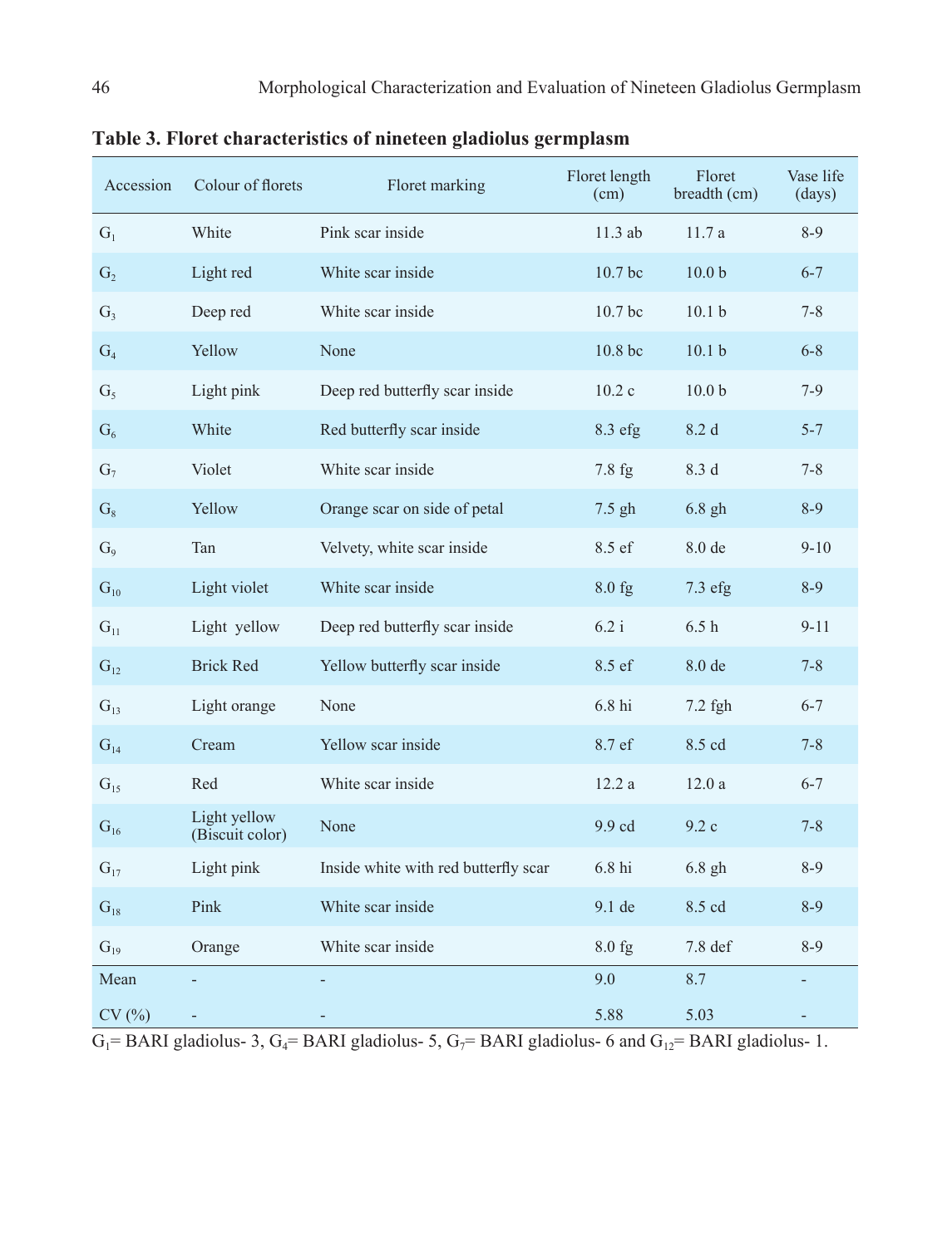| Accession      | Number of<br>corms/hill | Weight of<br>individual<br>$\operatorname{corn}(g)$ | Diameter of the<br>largest corm (cm) | Number of<br>cormels/hill | Weight of cormel/<br>hill $(g)$ | Weight of<br>individual<br>cormel $(g)$ |
|----------------|-------------------------|-----------------------------------------------------|--------------------------------------|---------------------------|---------------------------------|-----------------------------------------|
| $G_1$          | 6.7 cd                  | 46.5 cd                                             | 5.8 bc                               | 941.7 a                   | 266.9a                          | 0.3                                     |
| G <sub>2</sub> | 5.7 de                  | $20.4$ ij                                           | $4.5 f-i$                            | 451.3 b                   | 117.2 bc                        | 0.3                                     |
| G <sub>3</sub> | 5.3 def                 | 55.0 <sub>b</sub>                                   | $6.2$ ab                             | 213.3 cde                 | 90.5 cd                         | 0.4                                     |
| G <sub>4</sub> | $5.3$ def               | 75.7a                                               | 6.6a                                 | $146.7 d-g$               | 85.2 d                          | 0.6                                     |
| $G_5$          | 8.7b                    | 34.8 ef                                             | 5.3 cde                              | 398.3 b                   | 131.5 <sub>b</sub>              | 0.3                                     |
| $G_6$          | 3.3 hi                  | 24.9 ghi                                            | $3.9$ ij                             | 9.0 g                     | 9.5 g                           | 1.1                                     |
| $G_7$          | $3.7$ ghi               | $20.3$ ij                                           | $4.1$ g-j                            | $38.7$ fg                 | 17.4 g                          | 0.4                                     |
| $G_{8}$        | 10.3a                   | 40.5 de                                             | $5.1$ def                            | 316.7 bc                  | 94.9 cd                         | 0.3                                     |
| $G_9$          | 1.3j                    | $20.1$ ij                                           | 4.7 <sub>eff</sub>                   | $43.7$ fg                 | $22.0$ fg                       | 0.5                                     |
| $G_{10}$       | 4.3 e-h                 | 12.4k                                               | 3.6j                                 | 337.7 bc                  | 51.7 e                          | 0.2                                     |
| $G_{11}$       | $5.0$ efg               | 22.0 hi                                             | $4.6$ fgh                            | $70.7$ efg                | 16.3 g                          | 0.2                                     |
| $G_{12}$       | $2.3$ ij                | $14.1$ jk                                           | 3.9 <sub>1</sub>                     | 38.7 fg                   | 86.5 d                          | 2.2                                     |
| $G_{13}$       | 5.7 de                  | 28.5 fgh                                            | $5.1$ def                            | 418.3 b                   | 109.5 bcd                       | 0.3                                     |
| $G_{14}$       | 1.3 i                   | 22.3 hi                                             | $4.0$ hij                            | $27.0$ fg                 | 8.1 <sub>g</sub>                | 0.3                                     |
| $G_{15}$       | 1.3j                    | 21.5 hi                                             | $4.7$ fg                             | 311.3 bc                  | 116.8 bc                        | 0.4                                     |
| $G_{16}$       | 8.3 <sub>b</sub>        | 47.6c                                               | 5.8 bcd                              | 229.0 cd                  | 57.5 e                          | 0.3                                     |
| $G_{17}$       | 7.7 bc                  | $31.1$ fg                                           | 4.9 ef                               | $185.0 c-f$               | 48.2 ef                         | 0.3                                     |
| $G_{18}$       | 3.3 hi                  | 12.3 k                                              | 3.6j                                 | 226.3 cd                  | 33.8 efg                        | 0.1                                     |
| $G_{19}$       | $4.0$ fgh               | 38.9 e                                              | 5.6 bcd                              | $100.0 d-g$               | 18.8 g                          | 0.2                                     |
| Mean           | 4.9                     | 31.0                                                | 4.9                                  | 237.0                     | 72.8                            | 0.3                                     |
| CV(%)          | 15.53                   | 12.25                                               | 7.35                                 | 14.96                     | 20.83                           |                                         |

**Table 4. Corms and cormels characteristics of nineteen gladiolus germplasm**

 $G_1$ = BARI gladiolus- 3,  $G_4$ = BARI gladiolus- 5,  $G_7$ = BARI gladiolus- 6 and  $G_{12}$ = BARI gladiolus- 1.

## **Conclusions**

The collected gladiolus germplasm varied in different characters with released varieties. Based on flower colour and other characters, the gladiolus accessions  $G_3$ ,  $G_5$ ,  $G_8$ ,  $G_9$ ,  $G_{10}$ ,  $G_{11}$ ,  $G_{14}$ ,  $G_{16}$ ,  $G_{17}$ ,  $G_{18}$  and  $G_{19}$  may be considered for further study.

## **Acknowledgements**

The authors acknowledge the Research Management wing (RMW) of BSMRAU to offer fund for conducting the experiment and successful implementation of the project activities.

#### **References**

- Ara, K. A., S. M. Sharifuzzaman and M. Rafiuddin. 2010. Collection and evaluation of chrysanthemum genotypes. Annual Research Report on Flower and Ornamentals, HRC, BARI. Pp. 11-15.
- Azad, A. K , B. K. Goshami, M. L. Rahman, P. K. Malaker, M. S. Hasan and M. H. H. Rahman. 2017. Krishi Projukti Hatboi (Handbook on Agro-technology), 7<sup>th</sup> Edition, Bangladesh